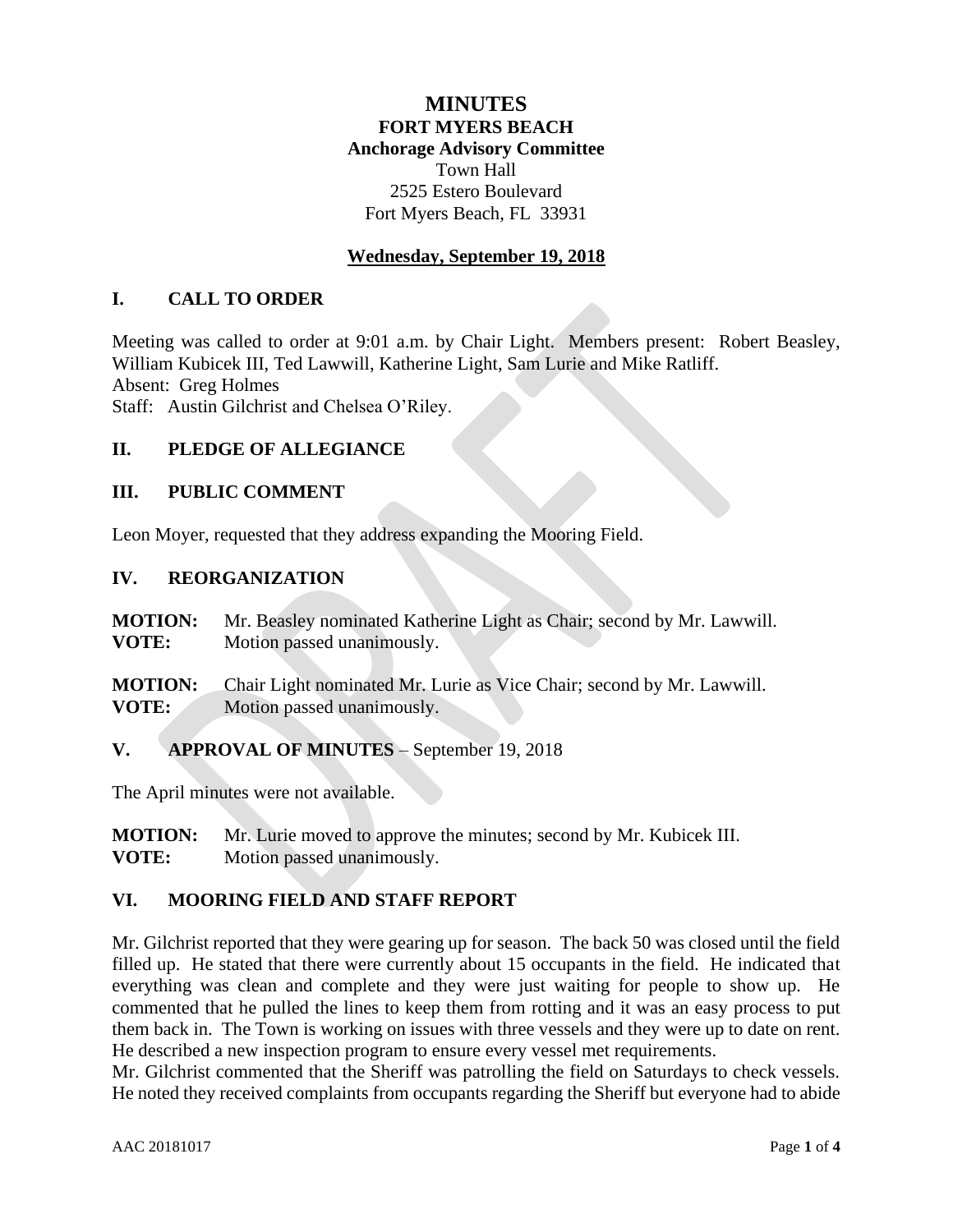by the law. He provided the blueprint for the dinghy dock. Mark Kincaid, Coastal Engineering, indicated that the blueprint was permit drawings. He stated that they were succesful in obtaining approximately \$63,000.00 for maintenance and repair of the dinghy dock. He described the differences in the new plans, which included elevation of the dock and extending the deck back into the parking lot. The dock would be shifted seaward and another float added to the back side of the gangway, increasing the dock space. A 6'x10' floating dock section on the back was also proposed. He explained the process to replace the guide piles with steel pipe piles and how the pipes would be protected from saltwater. He hoped to be able to replace some of the damanged floats with the grant funds.

Mr. Beasley described an expoxy finish to protect pipes from saltwater. Mr. Kincaid noted that the finish would eventually break down but the HDPE (high-density polyethylene) system would not and it should be maintenance free and last for years. Mr. Ratliff clarified details regarding the HDPE system. Mr. Lurie questioned the timeline. Mr. Kincaid replied that it depended on obtaining permits.

Mr. Kincaid stated that they were working on the Town's behalf with the Coast Guard regarding the anchorage area designation. He discussed the beneifits of being classified as a mooring area including not having to burn anchor lights at night while in the designated area. Mr. Kincaid stated the Coast Guard determined that the Mooring Field was too close to the channel despite the fact that four other designated anchorage areas were closer to the channel than they were. He noted that details were not provided, but the closest area to the channel was at the turning basin. Mr. Lawwill questioned whether the Federal channel existed since it was replaced with a County marker. Mr. Kincaid will follow up and report back to the AAC.

# **VII. MAINTENANCE**

Chair Light questioned the lack of shoal signs on a piling near the bridge. Mr. Gilchrist will look into it.

Ms. O'Riley stated that staff would like to review the contract with Matanzas to make sure they were fulfilling their agreement. She indicated that staff would research and compare the in house and out of house costs of upland services, if AAC was interested. Mr. Ratliff stated that he would prefer to see concrete proposals before they consider replacing Matanzas. Mr. Lurie questioned whether they could negotiate with Matanzas to add services rather than bring it in house. Ms. O'Riley replied affirmatively but noted it would probably cost more and may affect the Town's cost share. She commented that it was a control aspect as well.

Mr. Lurie requested copies of the certified review of the finances for the Mooring Field. Ms. O'Riley will provide copies. Discussion was held regarding upland provider services. Ms. O'Riley proposed putting together a budget for their review and comments. Mr. Beasley stated that it would not hurt to look at both ends but he was concerned regarding a suitable location. Ms. O'Riley noted that she would like the Mooring Field to fund itself as much as possible and reduce the general funds' contribution. Mr. Lawwill questioned how much money they were losing. Ms. O'Riley will email the information.

- **MOTION:** Mr. Lurie moved that the AAC instruct staff to look into the comparison between privately running the Mooring Field and running it themselves; second by Mr. Lawwill.
- **VOTE:** Motion passed unanimously.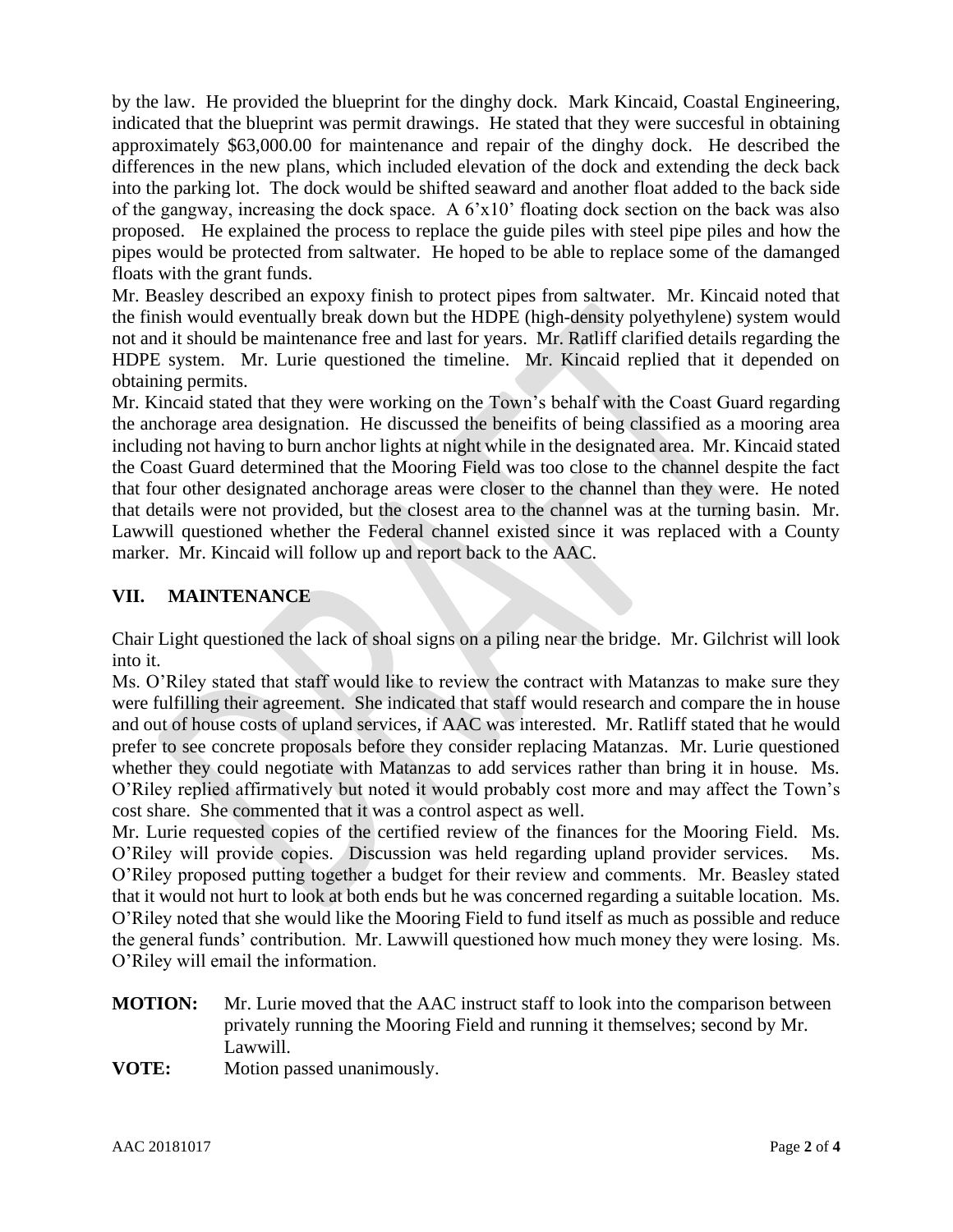# **VIII. MOORING FIELD WELCOME PACKET**

Chair Light noted the packet will go out to patrons. Mr. Gilchrist stated that one of the reasons they wanted to bring the service in house was to improve the quality of customer care. Chair Light suggested that they review the information and she offered to edit the document. She commented that the recommended mooring ball attachments illustration was hard to see. Mr. Gilchrist indicated that he would like to include different vessels and he will update the graphics.

## **IX. DINGHY DOCK REGISTRATION**

Chair Light suggested affixing the registration on top of the engine. Mr. Gilchrist noted that it had to be visible. Chair Light addressed errors and confusing statements in the information. Mr. Lurie questioned where to put stickers on dinghies without engines. Mr. Gilchrist replied that the location of the decal did not matter as long as it was visible. Chair Light suggested replacing the word vessel with dinghy to avoid confusion. Mr. Ratliff suggested linking the mooring ball to the dinghy decal to identify the mothership. Mr. Gilchrist explained that their registration system linked motherships to dinghies and he felt that adding a mooring number would cause confusion. Mr. Ratliff explained that he would want to know how many people used the dinghy dock and how many belonged in the Mooring Field. Mr. Gilchrist stated that he just needed a phone number to address issues. He indicated that all dinghies must register at Matanzas regardless of how long they planned to stay. He reported that people were receptive of the registration process.

## **X. CRUISER'S APPRECIATION DAY**

The date is Saturday, April 6, 2019.

# **XI. COUNCIL LIAISON ITEMS & REPORT** – remove from agenda.

### **XII. MEMBERS ITEMS & REPORTS**

Mr. Lurie stated that Council Member Boback questioned expanding the Mooring Field. Mr. Lurie noted that it was not an easy process and would take years. Chair Light confirmed that there were many hoops to go through, the depth was not adequate and it would be expensive. She noted it was not feasible. Mr. Lurie relayed positive comments from an occupant regarding the pump-out voucher.

Chair Light brought up updating their advertisement content. She discussed exploring changing rates from daily to weekly or weekly to monthly. She noted it was not a refund but a change in rate. Mr. Lurie indicated that it was a courtesy. Mr. Beasley commented that if someone stayed long enough to qualify for a discounted rate than they got that rate. Mr. Gilchrist stated that it would be up to Matanzas to determine how they would implement the discounted system.

**MOTION:** Mr. Beasley moved to recommend that patrons be allowed to transition from a daily to a weekly or a weekly to a monthly rate if they extend their stay so they were paying the lowest rate they were eligible for; second by Mr. Lurie. **VOTE:** Motion passed unanimously.

### **XIII. PUBLIC COMMENT**